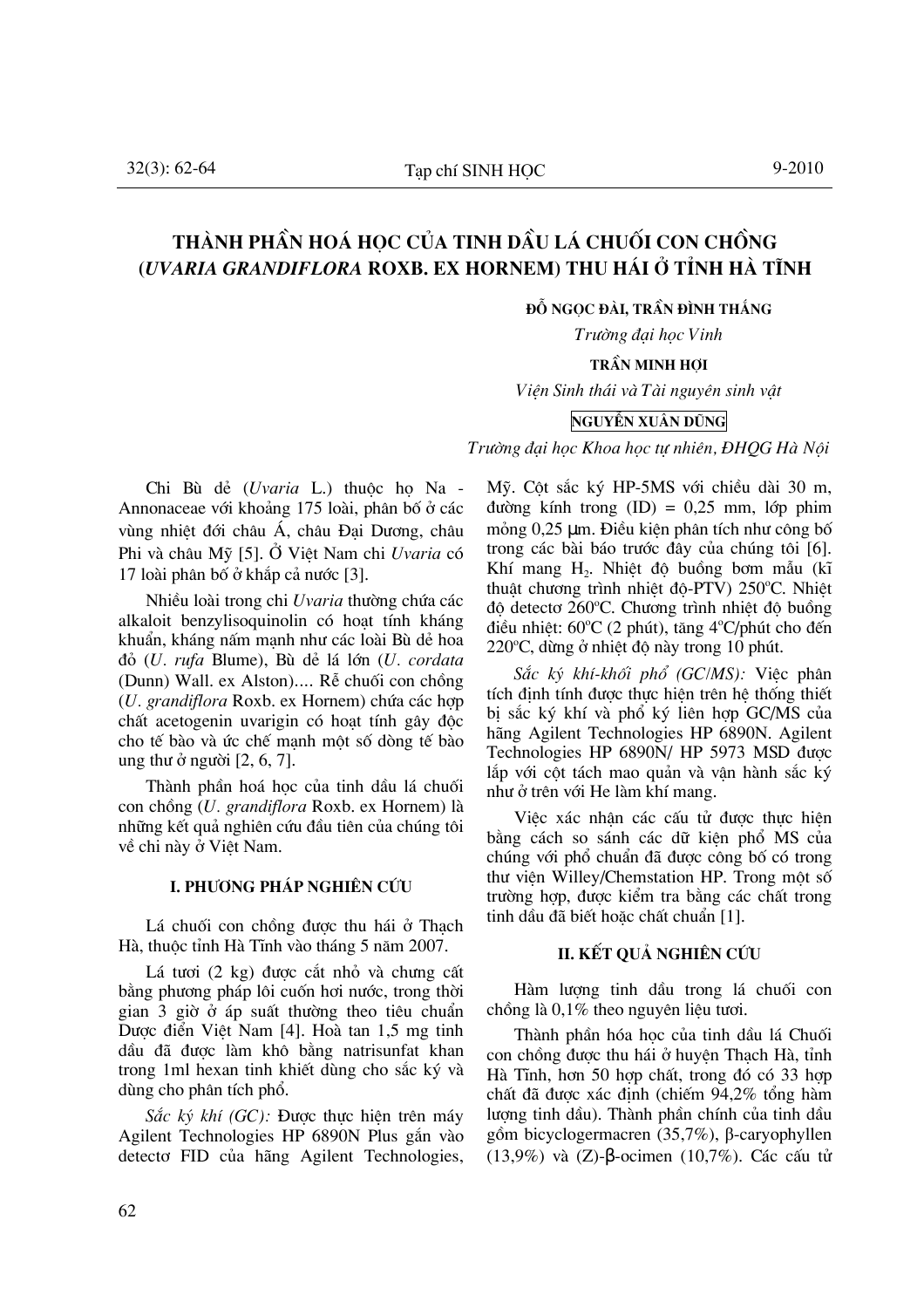khác ít hơn là  $\beta$ -elemen (6,6%), germacren D  $(6.0\%)$ ,  $\alpha$ -humulen  $(3.9\%)$ , bicycloelemen  $(2,5\%)$ ,  $(E)$ - $\beta$ -ocimen  $(2,3\%)$ ,  $\alpha$ -amorphen

 $(1,8\%)$ , β-selinen  $(1,7\%)$  và α-cubeben  $(1,0\%)$ (xem bảng 1). Các chất còn lại phần lớn có hàm lượng từ  $0.1\%$  đến  $0.9\%$  (xem bảng).

Bảng

Thành phần hoá học của tinh dầu lá Chuối con chồng (Uvria grandiflora Roxb. ex Hornem)

| <b>STT</b>        | Hợp chất                    | KI   | %FID              |
|-------------------|-----------------------------|------|-------------------|
| 1.                | tricyclen                   | 927  | 0,2               |
| $\overline{2}$ .  | $\alpha$ -pinen             | 939  | 0,3               |
| $\overline{3}$ .  | camphen                     | 953  | 0,3               |
| 4.                | myrcen                      | 990  | 0,2               |
| 5.                | limonen                     | 1032 | 0,4               |
| $\overline{6}$ .  | $(Z)$ - $\beta$ -ocimen     | 1043 | $\overline{10,7}$ |
| 7.                | $(E)$ - $\beta$ -ocimen     | 1052 | 2,3               |
| 8.                | $\alpha$ -terpinolen        | 1090 | vết               |
| 9.                | alloocimen                  | 1144 | $\overline{0,8}$  |
| 10.               | bicycloelemen               | 1327 | $\overline{2,5}$  |
| $\overline{11}$ . | $\alpha$ -cubeben           | 1376 | 1,0               |
| 12.               | $\beta$ -cubeben            | 1388 | 0,5               |
| 13.               | $\alpha$ -copaen            | 1391 | 0,3               |
| 14.               | $\beta$ -elemen             | 1391 | 6,6               |
| $\overline{15}$ . | $\alpha$ -gurjunen          | 1412 | 0,8               |
| 16.               | β-caryophyllen              | 1419 | 13,9              |
| 17.               | $\gamma$ -elemen            | 1433 | 0,7               |
| 18.               | guaien                      | 1440 | 0,2               |
| 19.               | aromadendren                | 1441 | 0,4               |
| 20.               | $\alpha$ -humulen           | 1454 | 3,9               |
| 21.               | $\alpha$ -amorphen          | 1485 | $\overline{1,8}$  |
| 22.               | germacren D                 | 1486 | 6,0               |
| 23.               | $\overline{\beta}$ -selinen | 1490 | 1,7               |
| 24.               | bicyclogermacren            | 1499 | 35,7              |
| $\overline{25}$ . | $\alpha$ -bulnesen          | 1510 | 0,9               |
| $\overline{26}$ . | $\gamma$ -cadinen           | 1513 | vết               |
| $\overline{27}$ . | δ-cadinen                   | 1525 | 0,6               |
| 28.               | germacren B                 | 1561 | vết               |
| 29.               | Spathulenol                 | 1578 | $\overline{0,6}$  |
| $\overline{30}$ . | Globulol                    | 1585 | 0,2               |
| $\overline{31}$ . | Viridiflorol                | 1592 | 0,2               |
| $\overline{32}$ . | $\alpha$ -muurolol          | 1646 | 0,2               |
| $\overline{33}$ . | $\beta$ -eudesmol           | 1651 | 0,3               |

Ghi chú: vết < 0,1; KI. Kovats index (chỉ số Kovats).

## III. KẾT LUẬN

Hàm lượng tinh dầu trong lá chuối con chồng (Uvaria grandiflora Roxb. ex Hornem) thu hái ở yỉnh Hà Tĩnh là 0,1% theo nguyên liệu tươi.

Hơn 50 hợp chất đã được tách ra từ tinh dầu lá chuối con chồng, trong đó 33 hợp chất đã